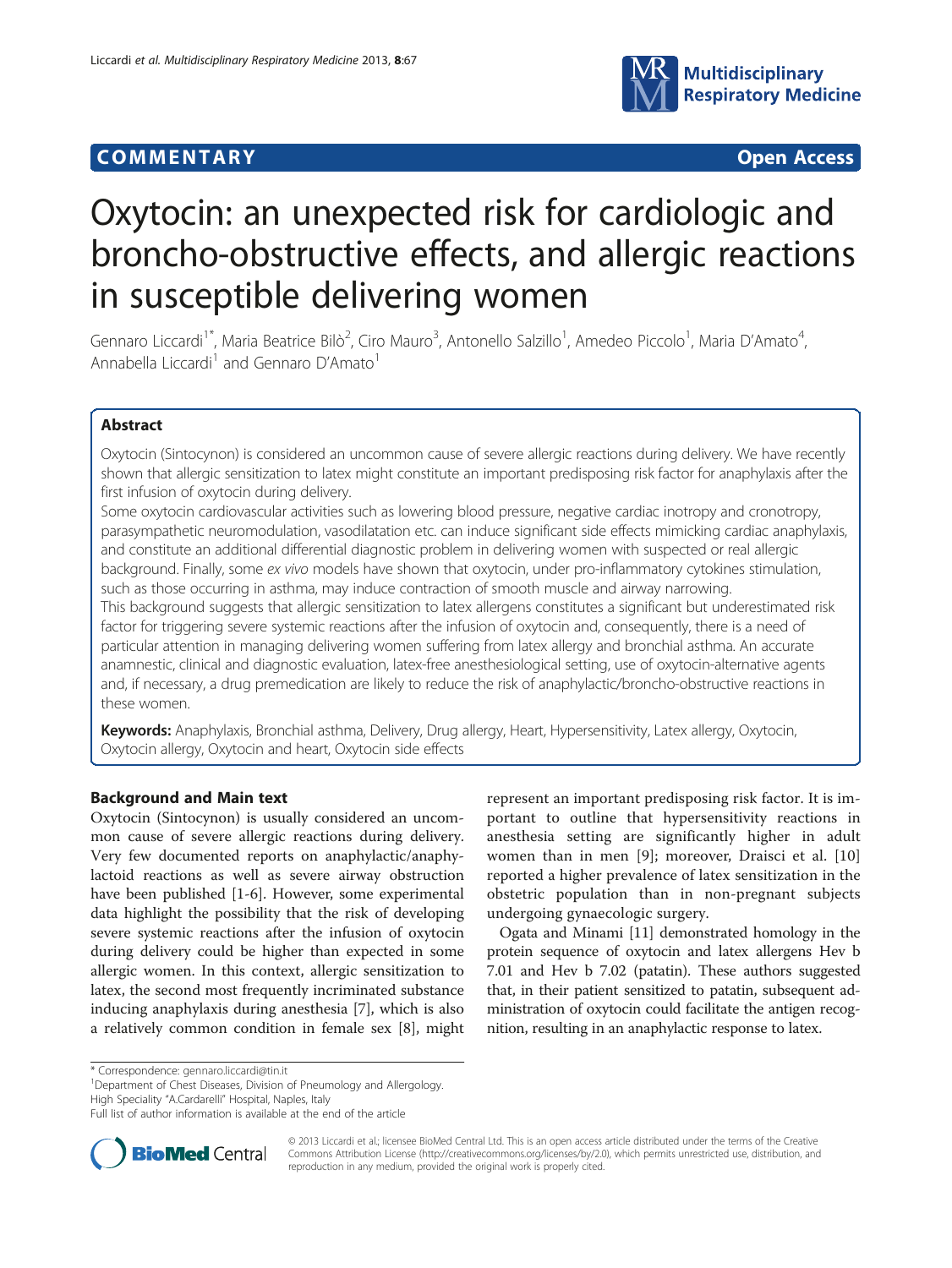We have recently described two life-threatening anaphylactic reactions with onset a few minutes after the infusion of oxytocin in two women sensitized to latex allergens [\[12](#page-3-0)]. Both reactions occurred during caesarian section under spinal anaesthesia in the delivery room of our Hospital.

Diagnostic procedures confirmed an IgE - mediated allergic response to both latex and oxytocin, no allergic response was found to other agents used before or during caesarian section such as local antiseptics, proton-pump inhibitors, antihypertensive drugs, low molecular weight heparin (enoxaparin sodium), human albumin.

In view of the few data available in literature, we believe that this topic is underestimated because such adverse events might be easily attributed to latex allergy or to usual "side effects" or alternative/unknown causes. Moreover, this risk could be underestimated if we consider that female sex shows higher prevalence of both hypersensitivity reactions in the anesthesia setting and latex allergy than men.

Among the possible "side effects", it is important to outline the role of oxytocin on heart [\[13](#page-3-0)].

It has been shown that both oxytocin and its receptors are found in the heart and large vessels [\[14\]](#page-3-0), where accumulating evidence demonstrates cardio protective effects such as natriuresis, altered insulin liberation and antidiabetic actions, antioxidant actions, inhibition of inflammation, stimulation of endothelial markers in mesenchymal cells and stem cells [\[15-18\]](#page-3-0).

However, several other cardiovascular activities such as lowering blood pressure, negative cardiac inotropy and cronotropy, parasympathetic neuromodulation, vasodilatation etc. which may be beneficial in some clinical conditions, can induce significant side effects during delivery [[13](#page-3-0)]. These side effects mimicking cardiac anaphylaxis represent an additional differential diagnostic problem in delivering women with suspected or real allergic background [[19](#page-3-0)] (Figure 1). In this context it is important to outline the necessity of serum tryptase determination to confirm the diagnosis of anaphylaxis.

Oxytocin induces uterine contractions during delivery and milk ejection during lactation through activation of a specific G protein-coupled receptor [\[20](#page-3-0)]. The expression of this receptor increases before the onset of labour highlighting uterine muscle sensitivity and promoting myometrial shortening.

Interestingly, it has been shown that the expression of oxytocin receptors plays a role not only in uterine but also in other human tissues such as kidney, ovary, heart, vascular endothelium etc. Labour and inflammation increase the expression of oxytocin receptors in human amnion [\[21](#page-3-0)], inflammatory conditions may also increase the production of oxytocin receptors in cultivated primary uterine smooth muscle cells [\[22](#page-3-0)].

Recently oxytocin receptors have been found also in human airway smooth muscle [[23](#page-3-0)]. Moreover, Amrani et al. [[24](#page-3-0)] have shown that asthma-related cytokines (IL-13 and TNF alpha) modulate the expression of oxytocin receptors in human airway smooth muscle function suggesting a potential role of inflammation-induced changes in oxytocin receptor signaling in the regulation of airway hyper-responsiveness in asthma. In other words, in this ex vivo model, oxytocin, under pro-inflammatory cytokines stimulation, may induce contraction of smooth muscle and airway narrowing suggesting that oxytocin serves as a bronchoconstrictor [\[24\]](#page-3-0). As a confirmation of this possibility, a case of exclusive severe airway

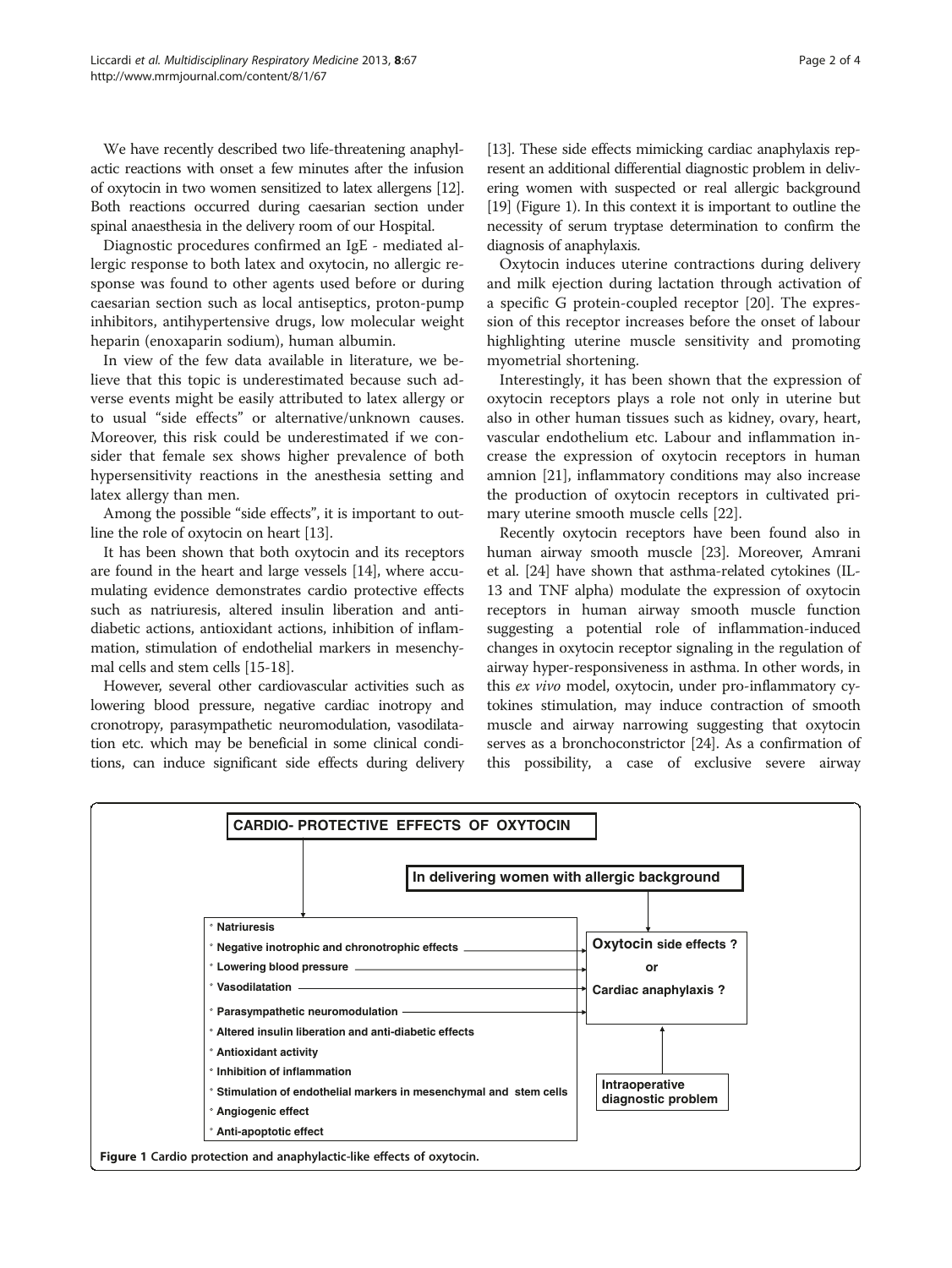involvement (bronchospasm and laryngeal stridor) after oxytocin administration has also been reported [\[25\]](#page-3-0).

Taken together, these data suggest that inflammatory conditions of airways such as those found in asthmatic women might constitute an independent (from anaphylaxis) risk factor for airway obstruction after infusion of oxytocin during delivery. The role of oxytocin receptors could also explain the well known worsening of asthma control in about one-third of pregnant women suffering from asthma [[26-28](#page-3-0)].

Finally, Gonzalez-Perez et al. have shown that women suffering from severe asthma are at higher risk of anaphylaxis than men [[29\]](#page-3-0), as a consequence the risk of developing anaphylaxis, asthma exacerbation or both is likely high in severe asthmatic women (Figure 2).

Since oxytocin causes the alveoli in the breasts to contract causing milk let-down as the milk ejection reflex, there is some controversy over whether or not a woman can be "allergic to breastfeeding". In fact there are women who have allergy-like symptoms associated with the milk ejection reflex during breastfeeding. These symptoms can include itching, redness, rash or hives on the trunk, arms or legs, anaphylactic reactions as they have been also shown [[30\]](#page-3-0). It has been suggested that these symptoms can also represent adverse reactions to the synthetic forms of oxytocin. Systemic reactions to preservatives contained in preparations of oxytocin has been also described [[31](#page-3-0)].

Although *in vivo* tests with oxytocin have not been standardized, a diluted/undiluted oxytocin solution should be

used by skin prick test/intradermal test. In our case report, both patients reacted after the use of skin prick test and, consequently, intradermal test was not necessary [[12](#page-3-0)]. Latex hypersensitivity should be excluded by using in vivo (skin prick tests) and in vitro (evaluation of specific IgE antibodies by classic or, if possible, micro-array technique) tests.

# Conclusions

In conclusion, our findings suggest a particular attention in managing delivering women suffering from latex allergy and bronchial asthma. An accurate anamnestic, clinical and diagnostic evaluation, latex-free anesthesiological setting, use of oxytocin-alternative agents and, if suffering from asthma, a drug premedication [[32](#page-3-0)] are likely to reduce the risk of anaphylactic or airway-obstructive reactions in these women.

Further in vitro studies are necessary to establish the occurrence of an immunological cross-reaction between latex and oxytocin as well as the role of oxytocin and its receptors in heart and airway. Finally, further clinical studies should be designed to a better understanding/management of respiratory and cardiac effects of oxytocin administration.

# Summary statement

Oxytocin may constitute a risk factor for anaphylaxis, bronchial asthma and cardiologic side effects in delivering women.